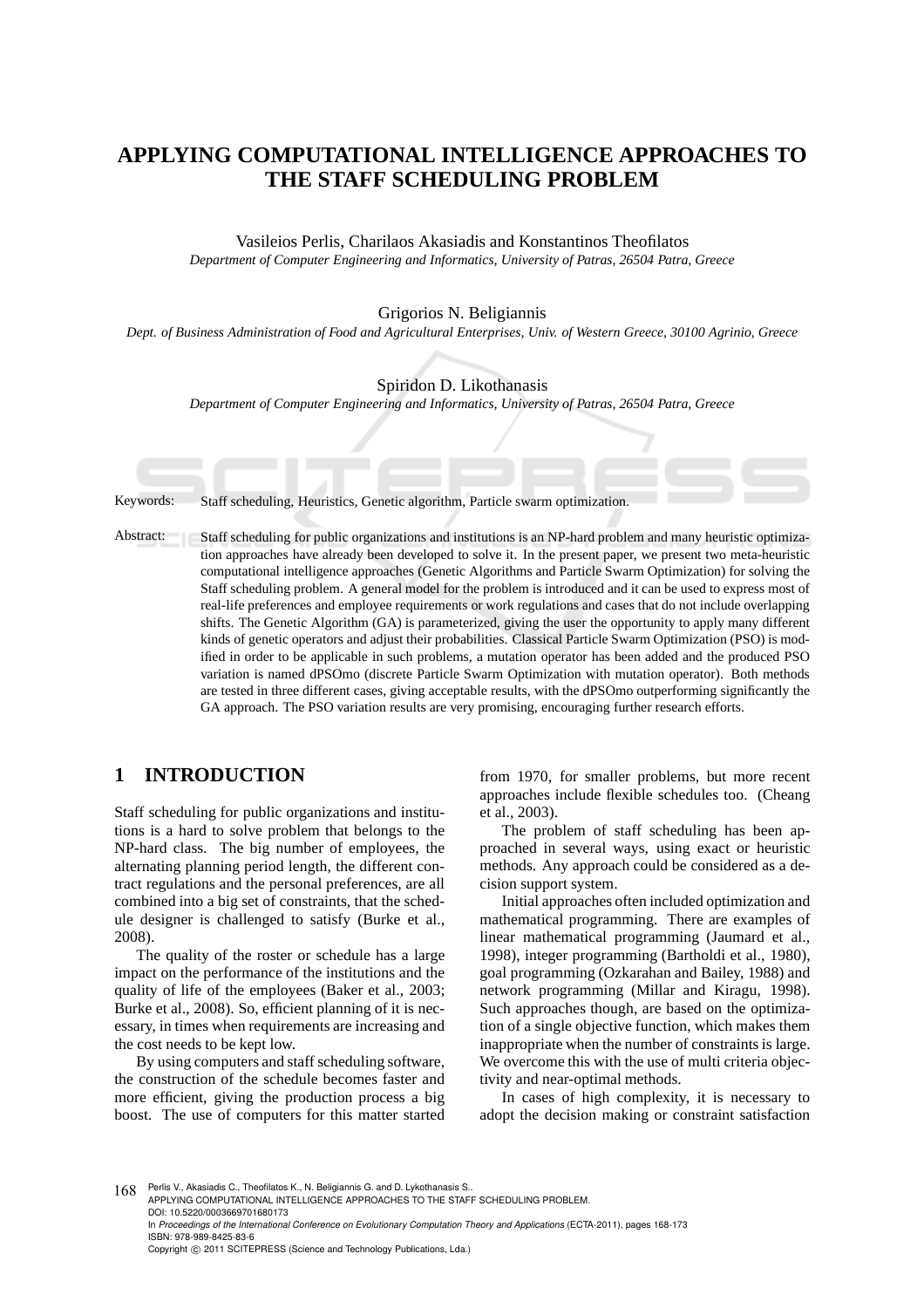perspective. These categories are further divided in systemic search in trees, constraint satisfaction methods, heuristic and meta-heuristic methods and artificial intelligence approaches. Examples of heuristic and meta-heuristic methods are memetic algorithms  $(Ozcan, 2005)$ , genetic algorithms (Easton and Mansour, 1993), simulated annealing (Brusco, 1995) and tabu search (Dowsland, 1998). Artificial intelligence methods include constraint programming (Weil et al., 1995) and expert systems (Chen and Yeung, 1992). (Cheang et al., 2003), (Burke et al., 2004).

Lately, competitions are being organized, like the Nurse Rostering Competition ( http://www.kuleuvenkortrijk.be/nrpcompetition ), where researchers can present, test and compare their approaches on the same instances of the problem.

In the present paper, we define a model for the staff scheduling problem and we propose two different computational intelligence approaches for solving it, a genetic algorithm approach and a novel particle swarm optimization approach (dPSOmo) with mutation operator whose structure and operator are different from the classical PSO. The model is designed so as to be applicable to more than one cases. We tested the algorithms on published instances of nurse scheduling, coming to quality solutions, especially when using the dPSOmo method.

In the following chapters we present the model for the staff scheduling problem, the two proposed methods, the results of the experiments and the conclusions that accrue.

### **2 PROBLEM DEFINITION**

The staff scheduling problem in a general form can be defined as follows:

Given: A set of employees, a set of shifts, a set of constraints and a planning period, we search for the optimal way to assign shifts over the planning period, in order to satisfy as many constraints as possible. To be more specific, we define some specific notions.

Let the set of *n* employees be  $E = \{e_1, e_2, ..., e_n\},\$ the set of *p* days  $D = \{d_1, d_2, ..., d_p\}$  and the set of k shifts  $S = \{0, s_1, s_2, \ldots, s_k\}$ , where 0 represents the day-off shift.

We define the shift assignment  $u_{e,d}$ ,  $u_{e,d} = s$  if the employee *e*, at day *d* is assigned to shift *s*.

We also define the assignment check function  $f(e, d, s)$  which enables us to check if the employee *e*, the day *d*, has been assigned to shift *s* where  $e \in E, d \in D, s \in S \cup \{A\}$ , where *A* represents any shift

(day-on). So: 
$$
f(e,d,s) = \begin{cases} 1, & \text{if } s \neq A \text{ and } u_{e,d} = s \\ 1, & \text{if } s = A \text{ end } u_{e,d} \neq 0 \\ 0, & \text{otherwise} \end{cases}
$$

Many different types of constraints are analyzed and categorized. Some of them are derived from common sense, such as that an employee cannot work two shifts on the same day, while other are more complex and differentiated for each instance of the problem. The constraints are divided in two categories, the hard and the soft constraints.

Hard constraints must be met for a feasible solution. Each employee must work no more than one shift *s* per day. That could be expressed: Given an employee *e* and a day *d* then:  $\sum f(e, d, s) \leq 1$ ∀*s*

Another hard constraint is the minimum and maximum number of employees needed each day to fulfill the cover demand. Given  $min_{d,s}$  and  $max_{d,s}$ , *d* ∈ *D*, *s* ∈ *S* , there must be:  $min_{d,s}$  ≤  $\sum_{\forall e}$  *f*(*e*,*d*,*s*) ≤

#### *max*<sub>*d,s*</sub>,∀*d*,∀*s*.

This kind of constraints may be violated and the program will still be considered feasible. We can divide soft constraints in two categories: The employee soft constraints and the contract soft constraints.

Subsequently, we can categorize the employee soft constraints to: Specific day and shift requirements and pattern requirements.

Let  $R$  be the set of the specific day and shift requirements with  $R = \{r_1, r_2, ..., r_n\}$ , where *n* is the number of them. Each  $r_i$  consists of four variables:  $r_i = \{e, d, s, w\}$ , where  $e \in E$  is the employee that has the requirement,  $d \in D$  is the day for the requirement,  $s \in S \cup \{A\}$  is the shift type or any shift and  $w \in R$  is the weight of the constraint. Then the penalty assigned because of violations is: *penalty<sup>R</sup>* = ∑ ∀*ri*  $(1-f(e,d,s))\cdot w$ ).

Let *M* the set of pattern requirements, where  $M = \{m_1, m_2, \ldots, m_n\}$ , where *n* the number of them. Each  $m_i$  consists of five variables:  $m_i =$  ${e, min, max, Pat, w}$  where  $e \in E$  is the employee with the requirement, *min*,  $max \in N$  two non negative integer numbers, *Pat* a sequence of shifts or *A*,  $Pat = \{pt_1, pt_2, ..., pt_l\}$  where *l* is the pattern length,  $pt_i \in S \cup \{A\}$ and  $w \in R$  is the weigth of the constraint. Then the penalty assigned because of violations is:

$$
penalty_M = \begin{cases} w, & \text{if } min > \sum_{j=1}^{p-l+1} k_j \text{ or } \\ & \text{max} < \sum_{j=1}^{p-l+1} k_j \\ \binom{p-l+1}{\sum_{j=1}^{p-l+1} k_j} \cdot w, & \text{if } min = max = 0 \\ 0, & \text{otherwise} \end{cases}
$$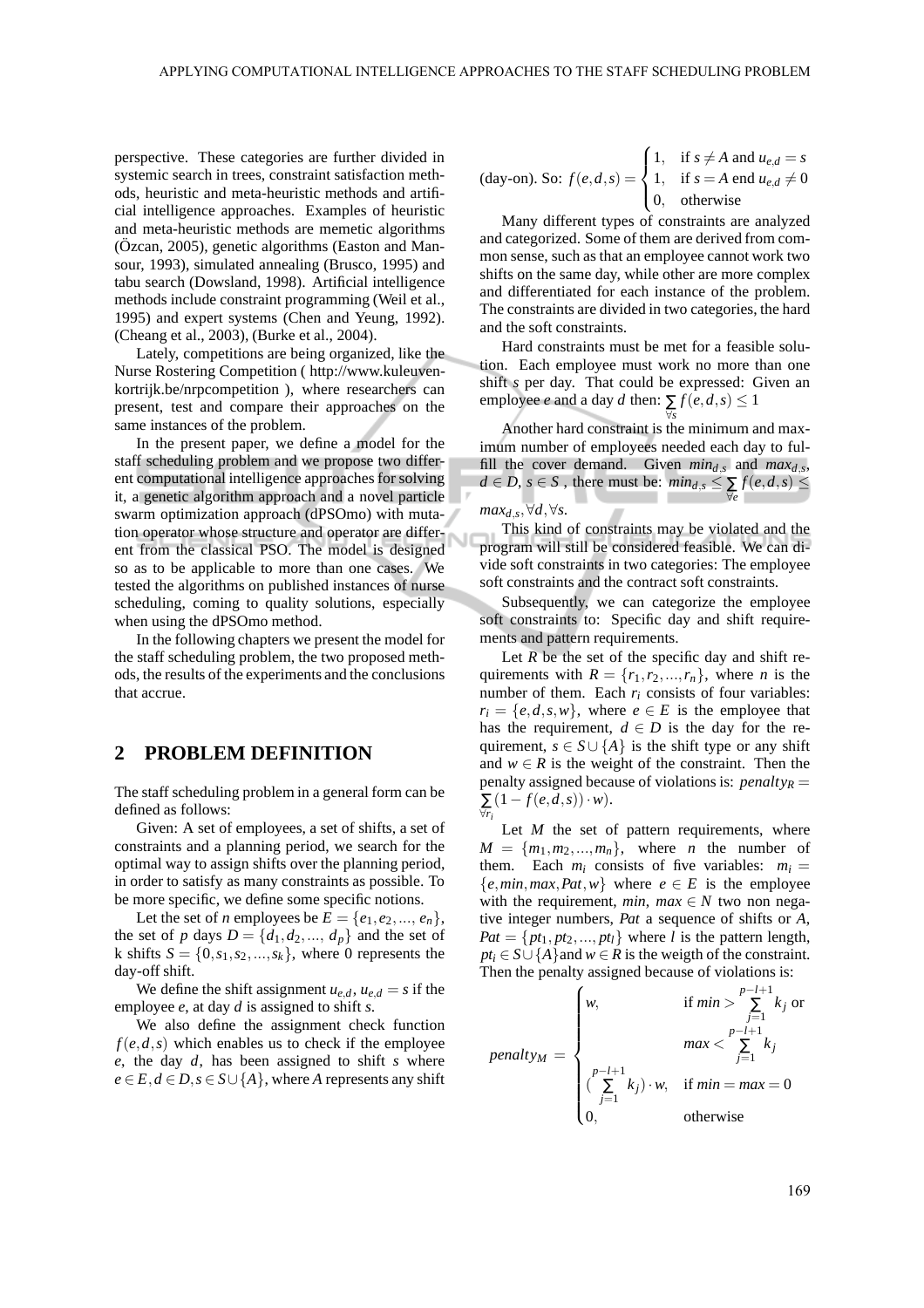where 
$$
k_j = \begin{cases} 1, & \text{if } \sum_{i=0}^{l-1} f(e, d_{j+i}, pt_{i+1}) = l \\ 0, & \text{otherwise} \end{cases}
$$

Thereafter, we can categorize the contract soft constraints in: Specific pattern requirements, specific day requirements and specific day of the week requirements.

Let *Mc* the set of contract specific pattern requirements, where  $Mc = \{mc_1, mc_2, ..., mc_n\},\$ where *n* the number of them. Each  $mc<sub>i</sub>$  consists of five variables:  $mc_i = \{C, min, max, Pat, w\}$  where  $C = e_1, e_2, \ldots, e_k$  the set of the employees that come under contract *C*, *min*,  $max \in N$  two non negative integer numbers, *Pat* a sequence of shifts or *A*,  $Pat = \{pt_1, pt_2, ..., pt_l\}$  where *l* is the pattern length,  $pt_i \in S \cup \{A\}$  and  $w \in R$  is the weigth of the constraint. Then the penalty assigned because of violations is:

penalty<sub>Mc</sub> =

\n
$$
\begin{cases}\n\sum_{C} \left( \sum_{j=1}^{p-l+1} k_j \right) \cdot w, & \text{if } \min = \max = 0 \\
\sum a_K \cdot w_i, & \text{otherwise}\n\end{cases}
$$
\nwhere

\n
$$
k_j = \begin{cases}\n1, & \text{if } \sum_{i=0}^{l-1} f(C, d_{j+i}, pt_{i+1}) = l \\
0, & \text{otherwise}\n\end{cases}
$$
\nand

\n
$$
a_K = \begin{cases}\n1, & \text{if } \min > \sum_{j=1}^{p-l+1} k_j \text{ or } \max < \sum_{j=1}^{p-l+1} k_j \\
0, & \text{otherwise}\n\end{cases}
$$

Let *Cd* be the set of contract specific day requirements,  $Cd = \{cd_1, cd_2, ..., cd_n\}$ , where *n* is the number of them. Each  $cd_i$  consists of five variables  $cd_i$  =  ${C, d, num, Pat, w}$  where  $C = e_1, e_2, \ldots, e_k$  the set of the employees that come under the contract  $c, d \in D$ the starting day of the requirement,  $num \in \{0, 1\}$  a boolean variable that shows if we want existence or absence of the pattern, *Pat* a sequence of shifts or *A*,  $Pat = \{pt_1, pt_2, ..., pt_l\}$ , where *l* is the patterns length,  $pt_i \in S \cup \{A\}$  and  $w \in R$  the weight of the constraint. Then the penalty assigned because of violations is:  $\epsilon$ 

penalty<sub>Cd</sub> = 
$$
\sum_{C} a_{\kappa} \cdot w \text{ where } a_{\kappa} = \begin{cases} 0, & \text{if } k_j = num \\ 1, & \text{otherwise} \end{cases}
$$

\nand 
$$
k_j = \begin{cases} 1, & \text{if } \sum_{i=0}^{l-1} f(C, d_{j+i}, pt_{i+1}) = l \\ 0, & \text{otherwise} \end{cases}
$$

Let *Cw* be the set of contract specific day of the week requirements,  $Cw = \{cw_1, cw_2, ..., cw_n\},\$ where  $n$  is the number of them all. Each  $cw_i$  consists of six variables  $cw_i = \{C, Ds, min, max, Pat, w\}$ where  $C = e_1, e_2, \dots, e_k$  the set of the employees that come under the contract *c*, *Ds* a set of integers that shows which day the pattern is meant to be checked, with  $Ds = \{d, d + 7, d + 2 \cdot 7, ...\}$  and  $d \in D$ , *min*, *max*  $\in N$  two non negative integers, *Pat*  a sequence of shifts or *A*,  $Pat = \{pt_1, pt_2, ..., pt_l\}$ , where *l* is the patterns length,  $pt_i \in S \cup \{A\}$ and  $w \in R$  the weight of the constraint. Then the penalty assigned because of violations is:

\n
$$
\text{penalty}_{Cw} =\n \begin{cases}\n \sum_{C} (\sum_{Ds} k_{Ds}) \cdot w, & \text{if } \min = \max = 0 \\
 \sum_{C} a_{\kappa} \cdot w, & \text{otherwise}\n \end{cases}
$$
\n

\n\n $k_{Ds} =\n \begin{cases}\n 1, & \text{if } \sum_{i=0}^{l-1} f(C, d_{Ds+i}, pt_{i+1}) = l \\
 0, & \text{otherwise}\n \end{cases}$ \n

\n\n $a_{\kappa} =\n \begin{cases}\n 1, & \text{if } \min > \sum_{Ds} k_{Ds} \text{ or } \max < \sum_{Ds} k_{Ds} \\
 0, & \text{otherwise}\n \end{cases}$ \n

Having defined all the penalties assigned to violations of constraints, we also define  $F_{V_i}$ , the sum of them, for each  $V_i \in P$ , where *P* is the set of the *N* in number schedules we are testing,  $P = \{V_1, V_2, ..., V_N\}$ :  $F_{V_i} = penalty_R + penalty_M +$ *penalty<sub>Mc</sub>* + *penalty<sub>Cd</sub>* + *penalty<sub>Cw</sub>*.

Finally, we are searching for the program  $V_i$  with the lowest  $F_{V_i}$ . The objective function is:  $\min_{\forall V_i} F_{V_i}$ 

## **3 PROPOSED COMPUTATIONAL INTELLIGENCE APPROACHES**

In this paper two different computational intelligence approaches are presented: A genetic algorithm (GA) approach and a particle swarm optimization (PSO) approach. Both are a form of heuristic stochastic search that is performed on a population of possible solutions of the problem and it aims to optimize them, based on an objective function.

A GUI is developed, that is divided in two parts: the 'define' part and the 'solve' part. Through the 'define' part the user inserts the number of employees, the period length, the number of contracts and shifts, the personnel requirements for each shift type on each day of the planning period and all types of personal preferences and contract regulations that are described in the above section. In the 'solve' part, the user selects the algorithm type to be executed, along with the parameters that each approach needs. When execution is completed, results are shown in the corresponding fields.

The two approaches work similarly. The first step is to initialize the population, whose size is given by the user through the GUI. Each member of the population is a staff schedule of the problem instance. Each individual is represented by a  $n \times p$  matrix, where  $n$  is the number of the employees and  $p$  the period length. This straightforward representation is chosen because of the simplicity it provides in the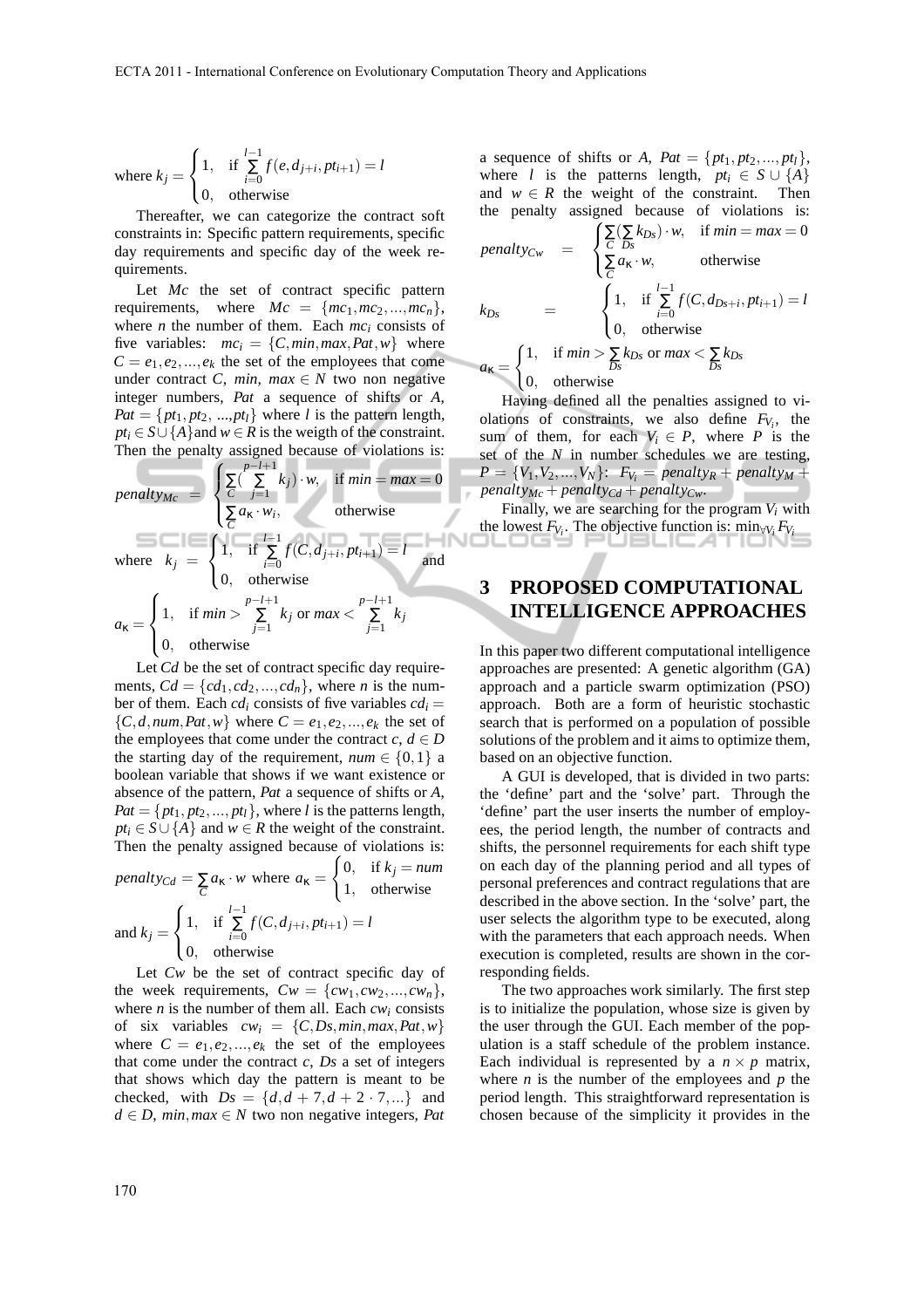constraints' check. The value of each cell is an integer number representing the shift type assigned. The initial solutions are randomly generated so as to fulfill just the requested coverage (hard constraint) and the personal preferences that might exist. An additional consistency check is made, to ensure that assignments are as many as requested by the hard constraint.

Next, each individual is evaluated by the objective function. This function checks for soft constraint violations and sums the penalties, resulting with the fitness of each individual. It returns the fitness along with violation matrices that hold the violations' position on each individual.

After the first evaluation, both algorithms follow an iterative procedure that aims to alter the population, each in a different way and re-evaluate it, until an individual's fitness drops to zero, or if a maximum number of iterations is reached. The last, can be set through the GUI.

#### **3.1 The Genetic Algorithm Approach**

SCIENCE *A*ND TEC The proposed genetic algorithm consists of the same phases as the generic genetic algorithm (Reeves and Rowe, 2003). It begins with the initialization of a population, and loops through evaluation, selection, crossover and mutation operators, until termination criteria are met. An additional phase is added, the consistency check, which is applied after initialization of the population and after the use of the crossover operator, in order to keep the feasibility of the population according to the hard constraint of coverage.

While none of the termination criteria is met, we apply genetic operators on the solutions trying to optimize them. Such operators are selection, crossover, mutation and a neighborhood search.

Two different selection operators are available: roulette wheel selection and tournament selection. The user can select the type that is going to be used, through the GUI. For the second type, the size of the tournaments can also be defined.

The selected chromosomes will be then intersected by one of the four crossover operators that are available. These are crossover by rows, by columns, by rectangles and by the combination of all above. The number of crossover points is random, between one and three points. The probability of appliance can be set through the GUI. Because the crossover operator might produce non feasible solutions, an additional consistency check is made every time it is applied.

After crossover, mutation takes place. There are two types of mutation operators: the inversion of a random number of cells in a column and the targeted mutation of a single gene based on the violation matrix of each chromosome. All parameters can be set through the GUI.

Lastly, a neighborhood search is done by randomly choosing a wrong gene, based on the violation matrix and changing it to all possible values. We evaluate the resulting chromosomes and repeat the above procedure to the chromosome with a better fitness than the initial. The chromosome that is returned is the one with the best fitness from those that occur. This probability can also be set by the user.

As soon as one of the termination criteria is met, the execution breaks and the best chromosome that has been found by the algorithm is returned to the user.

## **3.2 The Particle Swarm Optimization Approach**

Particle Swarm Optimization is a swarm intelligence method based on social behavior. It was developed by James Kennedy (psychologist) and Russel Eberhart (electrical engineer) in 1995 (Kennedy and R.Eberhart, 1995) after studying how a flock of birds moves, influenced by the model of Heppner and Grenander (Heppner and Grenander, 1990). Like genetic algorithms, PSO is a stochastic process, which uses population to find solution within the search space. In PSO the term particles refers to members of the population. The term was inspired by particle physics (Reeves, 1993). Each member of the swarm represents a solution of the problem, which moves in the search space, subject to velocities, looking for the optimal solution.

There are two variants of the basic PSO algorithm, the continuous PSO and the binary PSO. The continuous PSO uses a real valued multidimensional space. In binary PSO the position of each particle is not a real value, but either the binary 0 or 1. Both versions are inappropriate for the problem described above. We propose a discrete PSO with mutation operator (dP-SOmo) algorithm that uses the basic idea of the PSO, amended appropriately for the problem.

In the basic PSO each member of the swarm is aware of the best position ever found by a member of the neighborhood it belongs and of the previous best position it has been. In the proposed PSO method, we divide the population into three swarms, each with a different position update rule, with M particles and each particle has knowledge of its current position *X*, of the best position ever found by any particle of the three swarms *gbest* and of the best position ever found by the particles of the swarm it belongs *lbest*.

After the initialization, the consistency check and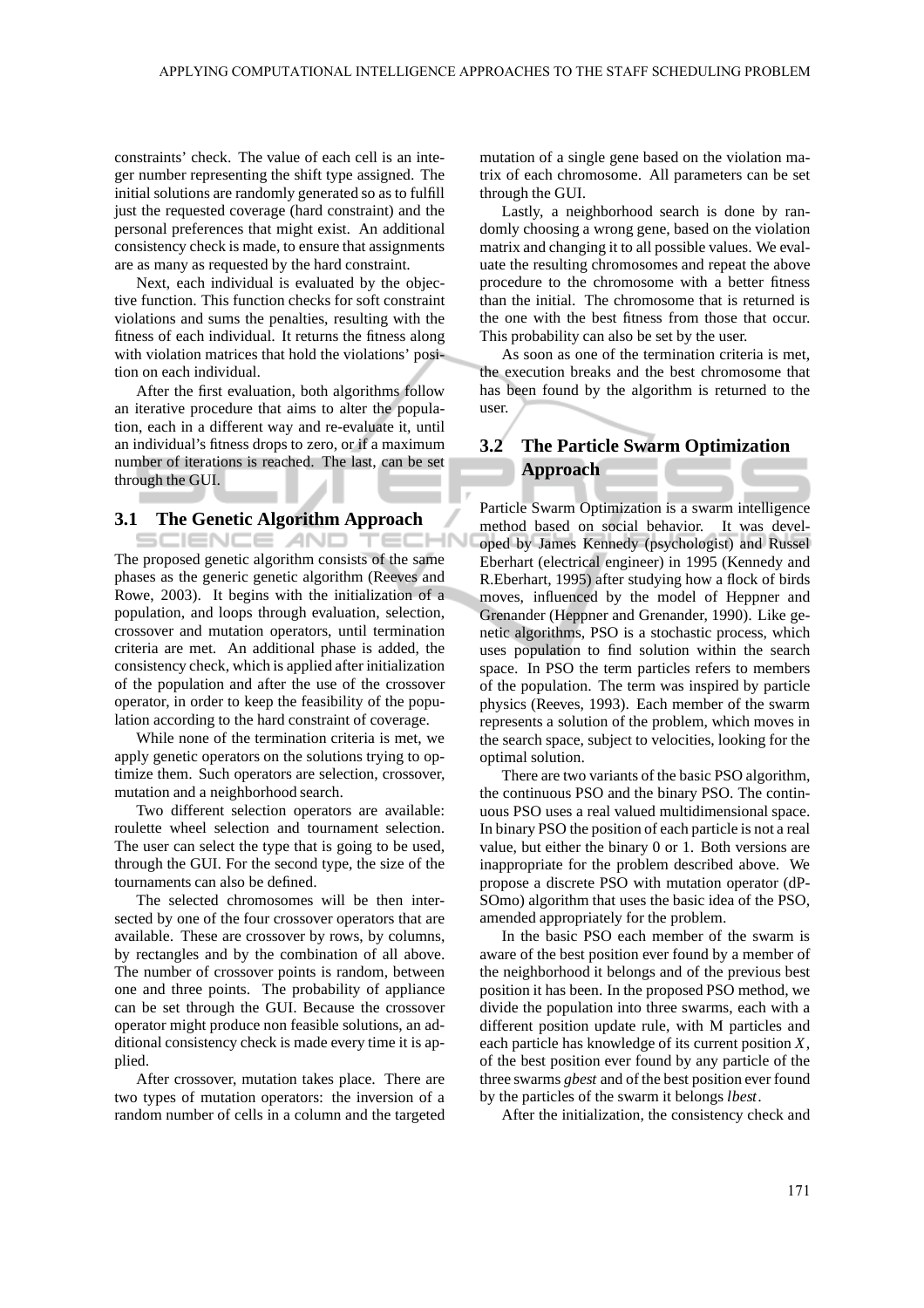the evaluation, the algorithm loops through a three level processing. The first level, mutation, changes a small random number, close to mutation probability set to 0.015, of wrong values in cells of the position of each particle, based on the violation matrix.

The next level is the particles position update. There are three different position update procedures, one for each swarm. The two compute the distances between *X* and *gbest* and *X* and *lbest*. At this point there is a 50% chance of following gbest and another 50% of following *lbest*. If the two positions are very close, the collision is prevented by changing the movement direction. If no collision occurs, the particle moves towards *gbest* or *lbest* by copying values of cells from *gbest* or *lbest* to *X*. In the first swarm, this is done by copying whole columns and in the second by copying random individual cells. The third position update procedure follows the velocity update equation:  $V = k \cdot (V + f1 \cdot rand \cdot (X$  $gbest$  +  $f2$  ·  $rand$  ·  $(X - lbest)$  with  $k = 0.7398$  and  $f1 = f2 = 2.05$ . These parameter values were chosen after conducting exhaustive experiments and they seem to yield the best results for all instances. Next, we transform the velocity using the equation:  $s =$  $\left(\frac{2}{1+e^{-|V|}}\right) - 1$ . At this point we create a matrix with random values between 0 and 1, let it be *R* and the position updates by the following equation:

$$
X(R < s) = \begin{cases} \text{lbest}(R < s), & \text{if } \text{rand} < 0.5\\ \text{gbest}(R < s), & \text{otherwise} \end{cases}
$$

The velocity contributes to the determination of the probability that a cell will change to a value from the *gbest* or the *lbest* particle.

Again, if collisions are detected, changes in movement directions are applied.

In order to assure the feasibility of the solutions resulting from the second level of processing, a consistency check is applied in the third level assuring the hard constraint is met.

The algorithm is terminated when the termination criteria discribed earlier are met.

#### **4 EXPERIMENTAL RESULTS**

The whole project was implemented in Matlab. The datasets used for testing and comparing the performance of the two algorithms were taken from the ASAP, School Of Science, University of Nottingham website ( http://www.cs.nott.ac.uk/ ∼ tec/NRP/ ). The instances of the problem that were selected are the following: Millar-2Shift-DATA1 with 8 employees, 2 shift types, planning period 14 days and cover is per shift, WHPP2 same as WHPP, but divided into two subproblems, one with 20 employees and 2 shift types and the other 10 employees, 1 shift type, both planning period 2 weeks and LLR with 27 employees, 3 shift types, planning period 1 week and cover is per shift.

When using the GA to work on a problem, we must adjust the preferences (population, operator probabilities, etc) according to the requirements. For small sized problems like Millar, having small number of employees and days, the tournament selection works better and elitism is deactivated. This occurs because in tournament selection, the best individual is more likely to be selected for survival in the next generation and in combination with elitism, the possibility to get trapped in a local optima is higher. On the other hand, for larger problems like LLR, the roulette selection and elitism are more appropriate. When using roulette, the selection of the best individual is not as possible as with tournaments, so elitism is needed for the algorithm to converge. Moreover, if we apply more operators, with smaller probabilities, the results further improve.

On the contrary, PSO uses the same parameter values (k, f1, f2, mutation probability) for all problem instances. These parameter values yield the best results for all instances after conducting exhaustive results.

Both algorithms are executed for the same number of iterations, 100 monte carlo runs for each problem. The population number differs; for GA is set to 50 chromosomes and 150 for the Millar dataset and for PSO is set to 15 particles for all datasets. The results are shown in tables 1 and 2.

If we increase the number of iterations, then the results of LLR further improve.

Table 1: Results in 10000 iterations.

| Problem           | Method    | Average            | <b>Best</b> | Ideal |
|-------------------|-----------|--------------------|-------------|-------|
| Millar            | GA        | 183.33             |             |       |
|                   | dPSOmo    | 116,66             |             |       |
| LLR.              | GA        | $\overline{363.5}$ | 342         | 301   |
|                   | dPSOmo    | 319.33             | 306         |       |
| WHPP <sub>2</sub> | <b>GA</b> | 220.166            | 85          | .5    |
|                   | dPSOmo    | 47                 | 43          |       |

Table 2: Results in 60000 iterations.

| Problem           | Method | Average | Best | Ideal |
|-------------------|--------|---------|------|-------|
| LL R              | GA     | 350,66  | 326  | 301   |
|                   | dPSOmo | 315,83  | 303  |       |
| WHPP <sub>2</sub> | GA     | 51.5    | 36   | 5     |
|                   | dPSOmo | 29.5    | 23   |       |